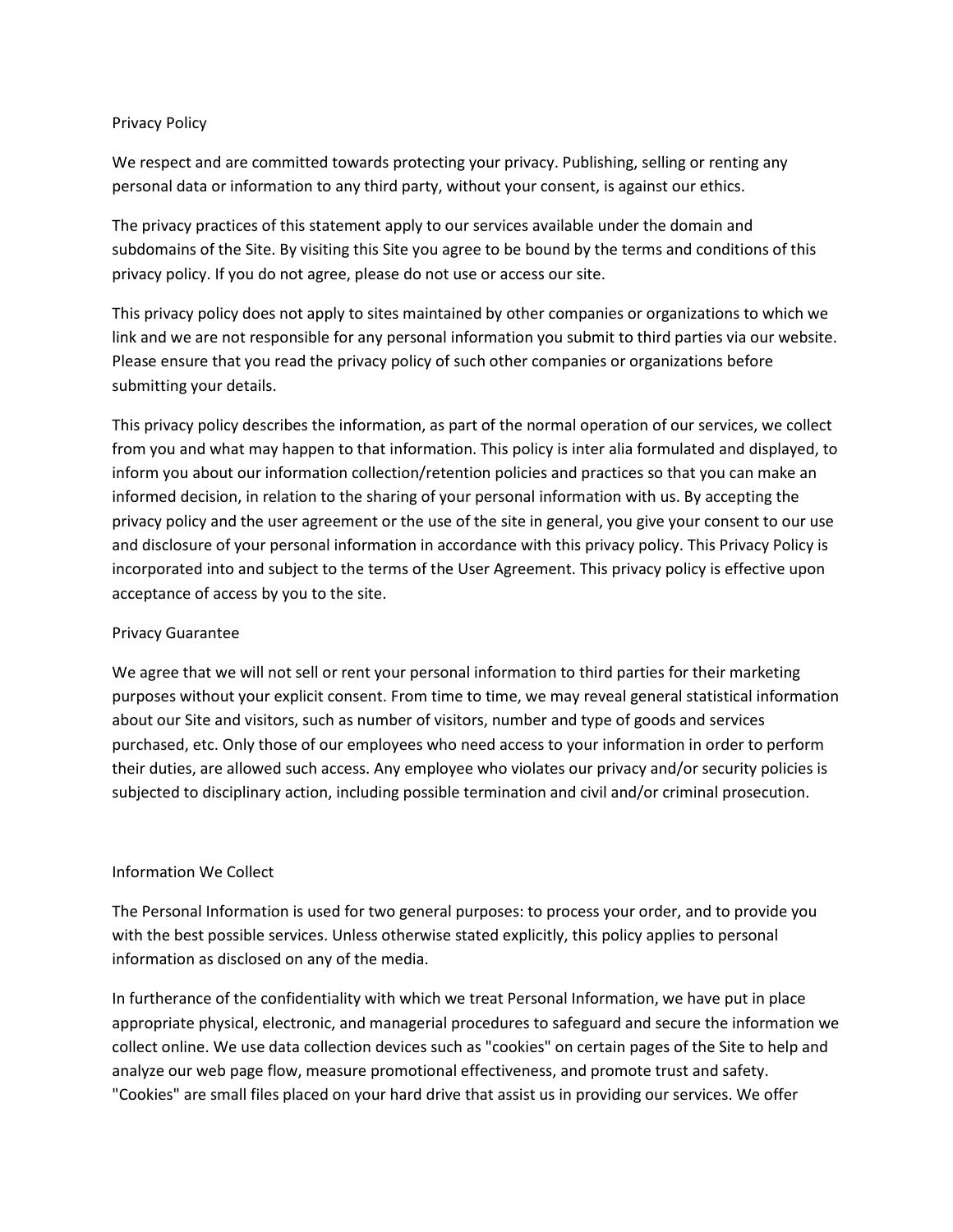certain features that are only available through the use of a "cookie". Cookies can also help us provide information that is targeted to your interests. Most cookies are "session cookies," which means that they are automatically deleted from your hard drive at the end of a session. You are always free to decline our cookies if your browser permits. Additionally, you may encounter "cookies" or other similar devices on certain pages of the Site that are placed by third parties. For example, if you view a web page created by a user, there may be a "cookie" placed within that web page. We do not control the use of cookies by third parties.

You acknowledge that you are disclosing Personal Information voluntarily. We identify and use your IP address to help diagnose problems with our server, and to administer our Website. Your IP address is also used to help identify you and to gather broad demographic information.

# COOKIE POLICY

Asianinstitutions.com operates a strict privacy policy and we are committed to being transparent about how we use cookies on our website.

# Why are cookies important?

Cookies help you make your online experience more efficient and relevant to your interests. For instance, they are used to remember your preferences on sites you visit often, to remember your user ID and the contents of your shopping baskets, and to help you navigate between pages efficiently.

# What is a Cookie?

A cookie is a small file, or files on your computer, phone, or other device with a browser to save snippets of text for reference by the website you are visiting. All cookies have expiration dates in them that determine how long they stay in your browser:

Session cookies - these are temporary cookies that expire (and are automatically erased) whenever you close your browser.

Persistent cookies - these usually have an expiration date and so stay in your browser until they expire, or until you manually delete them. For example we use persistent cookies to better understand usage patterns so that we can improve the site for our customers.

Cookies are grouped into the following categories:

Essential - these are cookies that are required for the regular operation of our websites.

Functional - these remember your preferences, and are intended to make your experience on our websites better for you.

Analytics – these cookies are used for performance measurement to understand things including how many people visit our websites, how they navigate our sites, and what content is popular. This allows us to improve your experience with us. Additionally, you can see how Google Analytics (one of our analytics